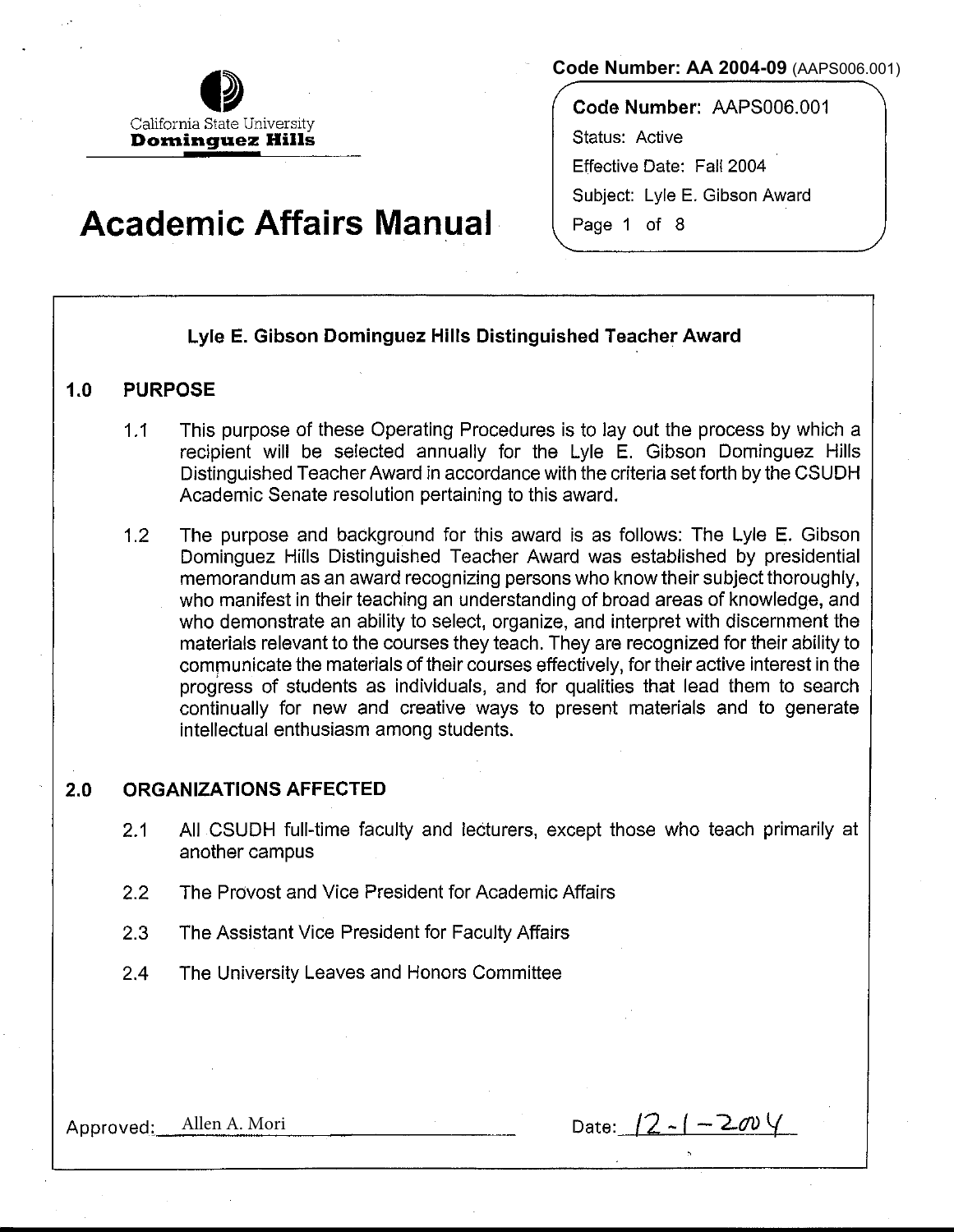Code Number: AA 2004-0**9** (AAPS006.001) Page 2 of 8

## **3.0 REFERENCES AND RELATED PROCEDURES**

3.1 References: The CSUDH Academic Senate resolution on the Lyle E. Gibson Dominguez Hills Distinguished Teacher Award

\

3.2 Related Procedures: Academic Senate resolutions and Academic Affairs Operating Procedures pertaining to other University faculty awards

## **4.0 POLICY**

- 4.1 All CSUDH full-time faculty and lecturers, except those who teach primarily at another campus are eligible, if they have not have received the award in the past five years. Faculty who teach primarily at another campus shall not be eligible.
- 4.2 The teaching activities cited as the basis for this award must have been performed in the capacity of employment at CSUDH.
- 4.3 The quality of teaching shall be measured by concrete evidence of exceptional teaching achievement. This evidence may consist, in part, of:
	- 4.3.1 statements by students indicating their enthusiasm for the professor's effectiveness in teaching;
	- 4.3.2 peer evaluations, which should include assessment of the ability of the instructor to reach and teach students;
	- 4.3.3 evidence of the use of innovative approaches to teaching;
	- 4.3.4 evidence of originality and creativity in the classroom;
	- 4.3.5 the development of teaching strategies (e.g., excellent use of mediated instruction in teaching) that are helpful to other instructors both within and outside their immediate fields;
	- 4.3.6 other course materials.
- 4.4 The University Leaves and Honors Committee shall adjudicate the Lyle E. Gibson Dominguez Hills Distinguished Teacher Award.
- 4.5 The call for nominations shall be consistent with other University faculty awards.
- 4,6 Any CSUDH faculty member may submit no more than one nomination.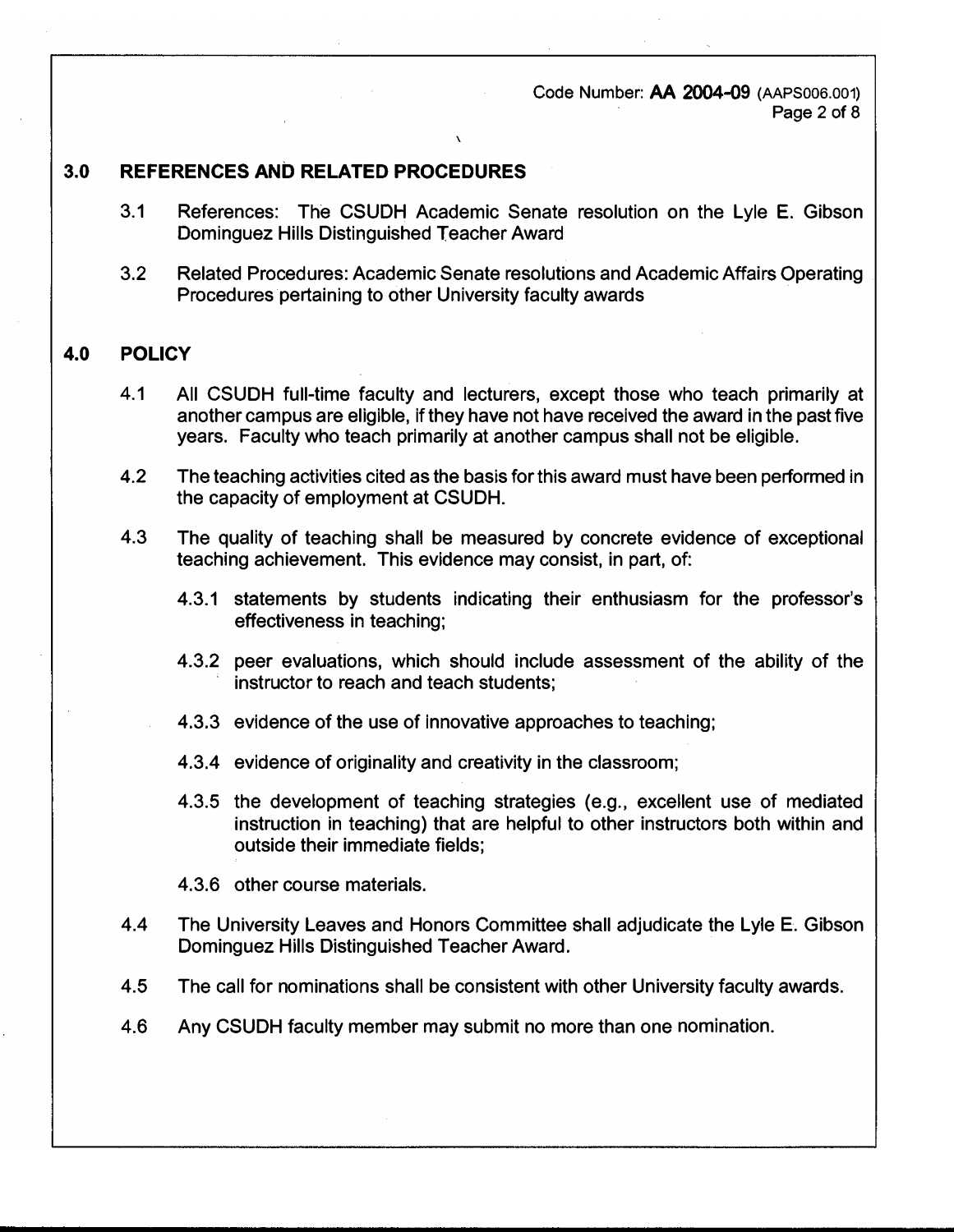Code Number: **AA 2004-09** (AAPS006.001) Page 3 of 8

# **5.0 DEFINITIONS**

5.1 Eligible Faculty: Full-time faculty and lecturers employed by CSUDH to teach who are not primarily teaching at another campus.

# **6.0 RESPONSIBILITIES**

- 6.1 The Assistant Vice President for Faculty Affairs
	- 6.1.1 The Assistant Vice President for Faculty Affairs (AVPFA) shall be responsible for organizing the nomination process for this award.
		- 6.1.1.1 By the first working day in November of each year, the AVPFA shall cause a notification to be issued to all CSUDH faculty, staff and students announcing the nomination process for this award.
			- 6; 1.1.1.1 This notice shall go in e-mail format to the entire campus community and/or be posted so that everyone has access to it.
			- 6.1.1.1.2 The notice shall include the purpose of this award (see 1.2) and the policy concerning eligibility and the types of evidence that may be submitted in support of the nomination (see  $4.1 - 4.3$ ).
			- 6.1.1.1.3 The nomination notification shall indicate that:
				- 6.1.1.1.3.1 Any member of the campus community-- faculty, staff or student -- may nominate a faculty member for the award.
				- 6.1.1.1.3.2 All nominations must include the reason(s) why the person being nominated warrants consideration for the award.
				- 6.1.1.1.3.3 All nominations must be signed by the person making the nomination.
				- 6.1.1.1.3.4 Each member of the campus community may nominate no more than one person.
				- 6.1.1.1.3.5 Faculty may nominate themselves.
				- 6.1.1.1.3.6 All nominations must be received in the office of the AVPFA by 5 p.m. on the last working day in November.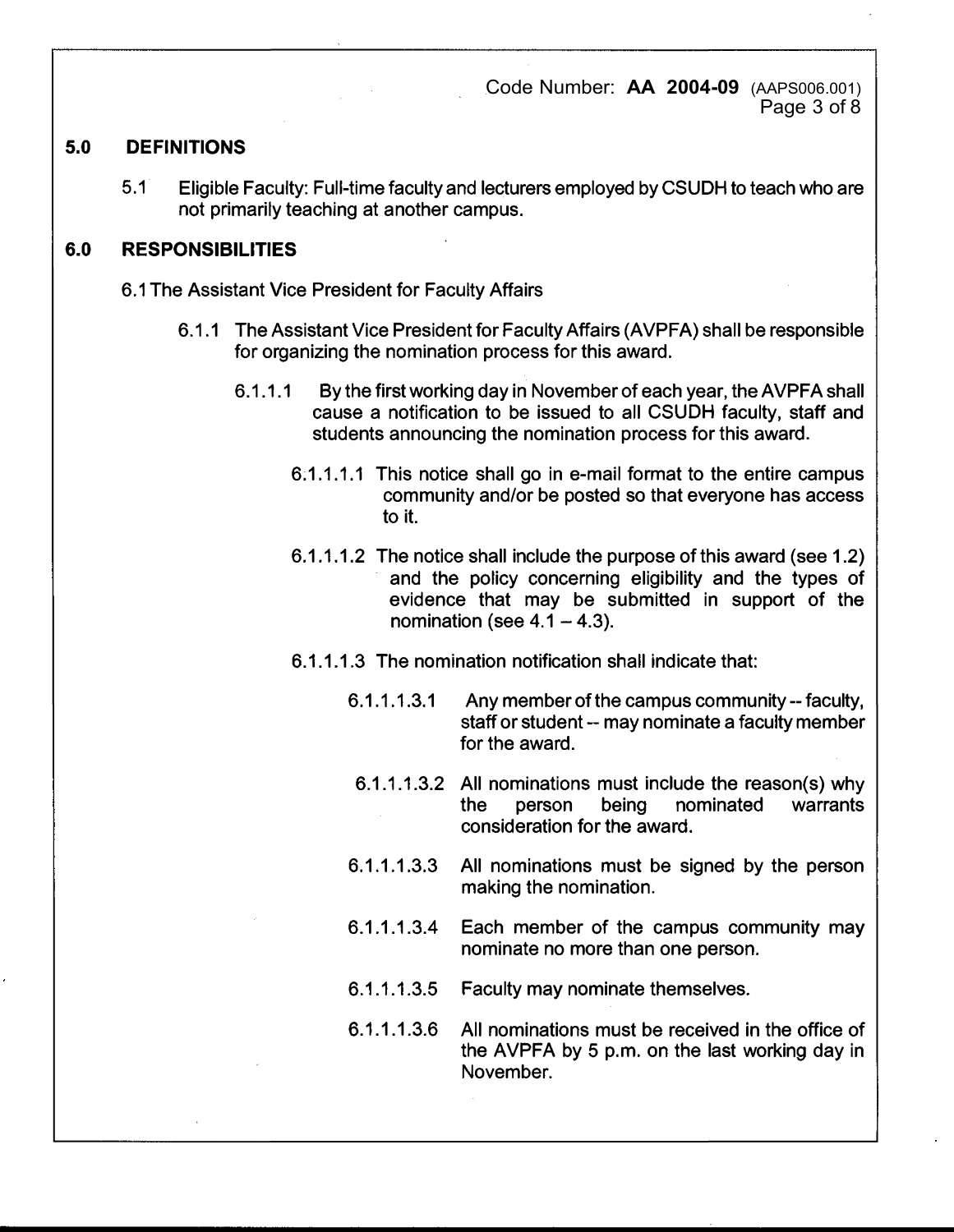Code Number: **AA 2004-09** (AAPS006.001) Page 4 of 8

- 6.1.2 The AVPFA shall collate the nominations, confirm the eligibility of those nominated, and then notify each of the eligible nominees of his/her nomination.
	- 6.1.2.1 The notification shall be sent by the 10**th** working day in December.
	- 6.1.2.2 The notification shall include the purpose of this award (see 1.2) and the policy concerning eligibility and the types of evidence that may be submitted in support of the nomination (see  $4.1 - 4.3$ ).
	- 6.1.2.3 The notification shall indicate that:
		- 6.1.2.3.1 Each nominee, if s/he wishes to be considered a candidate, should submit a mini-file of supporting material consistent with the criteria for the award but must at least sign a release allowing members of the University Leaves and Honors Committee access to his/her Personnel Action File. The mini-file must specifically address the criteria for the award.
		- 6.1.2.3.2 The mini-file and/or release must be received in the office of the AVPFA by no later than 5 p.m. on the last working day in January.
		- 6.1.2.3.3 The failure to submit a mini-file or release by this time will be taken to mean that the nominee does not wish to be considered a candidate for this award.
- 6.1.3 The AVPFA shall collate the documents from all those wishing to be considered candidates and then forward the list of candidates, together with all documents supporting these candidacies, to the Chair of the University Leaves and Honors Committee by the 10th working day in February.
- 6.1.4 Upon receipt from the University Leaves and Honors committee of notification of their selection of the recipient of this award, the AVPFA shall notify the Provost as to the name of the recipient and shall forward to the Provost the person's mini-file and other supporting documents, including the cover document provided by the Committee.
- 6.2 The University Leaves and Honors Committee shall:
	- 6.2.1 Receive from the AVPFA the list of candidates for this award, together with all documents supporting their candidacies.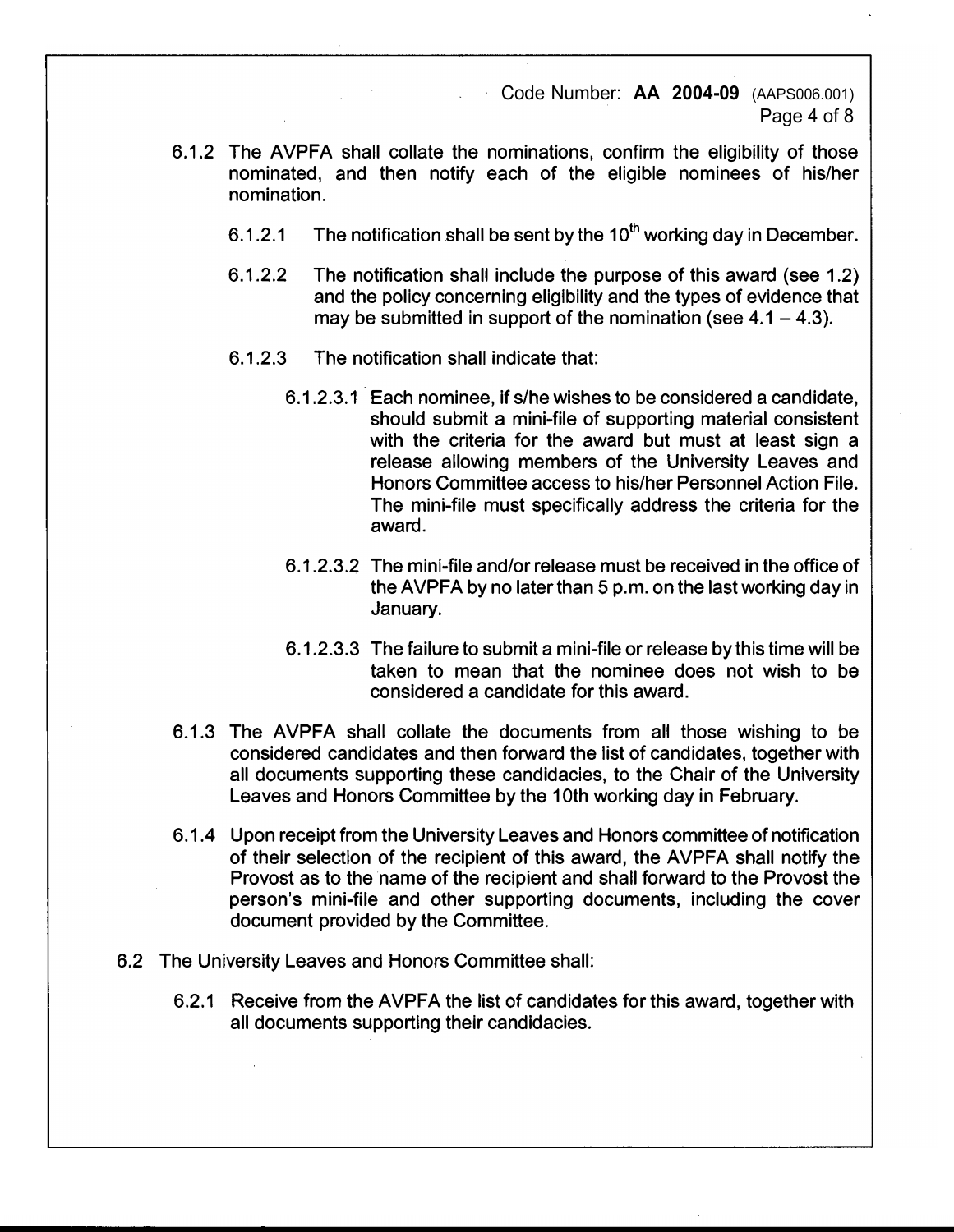Code Number. **AA 2004-09** (AAPS006.001 ) Page 5 of 8

- 6.2.2 Applying the criteria implicit in the purpose of this award (see 1.2) and the policies relevant to this award (see  $4.1 - 4.3$ ), select a recipient for the current academic year
- 6.2.3 By the 10th working day in March, notify the AVPFA of the identity of the selected recipient, and forward to the AVPFA that person's mini-file, together with a cover document indicating the basis for the Committee's selection.
- 6.3 The Provost and Vice President for Academic Affairs shall:
	- 6.3.1 Receive from the AVPFA the name of the person selected to receive this award, together with the supporting documents.
	- 6.3.2 . Inform the President of the name of the person selected to receive this award and make the supporting documents available to the President if he so desires.
	- 6.3.3 Announce, or ask the President to announce, the recipient at the same time as, and in a manner similar to, the announcement of the recipients of the Service; Research, Scholarship, and Creative Activities; and Presidential Outstanding Professor awards.
	- 6.3.4 Cause the name of the recipient to be acknowledged at Honors Convocation and at Commencement that year in a manner similar to that of the other faculty recipients.
	- 6.3.5 Cause the recipient to be acknowledged at other appropriate awards receptions.
	- 6.3.6 Cause a certificate, and a monetary award that is consistent with the Service award and the Research, Scholarship, and Creative Activity award, to be given to the recipient.
- 7.0 PROCEDURES (This sections consists of a summary of the steps described in section #6, with those steps placed in chronological order.)

7 .1 The Assistant Vice President for Faculty Affairs

- 7.1.1 The AVPFA shall be responsible for organizing the nomination process for this award.
	- 7.1.1.1 By the first working day in November of each year, the AVPFA shall cause a notification to be issued to all CSUDH faculty, staff and students announcing the nomination process for this award.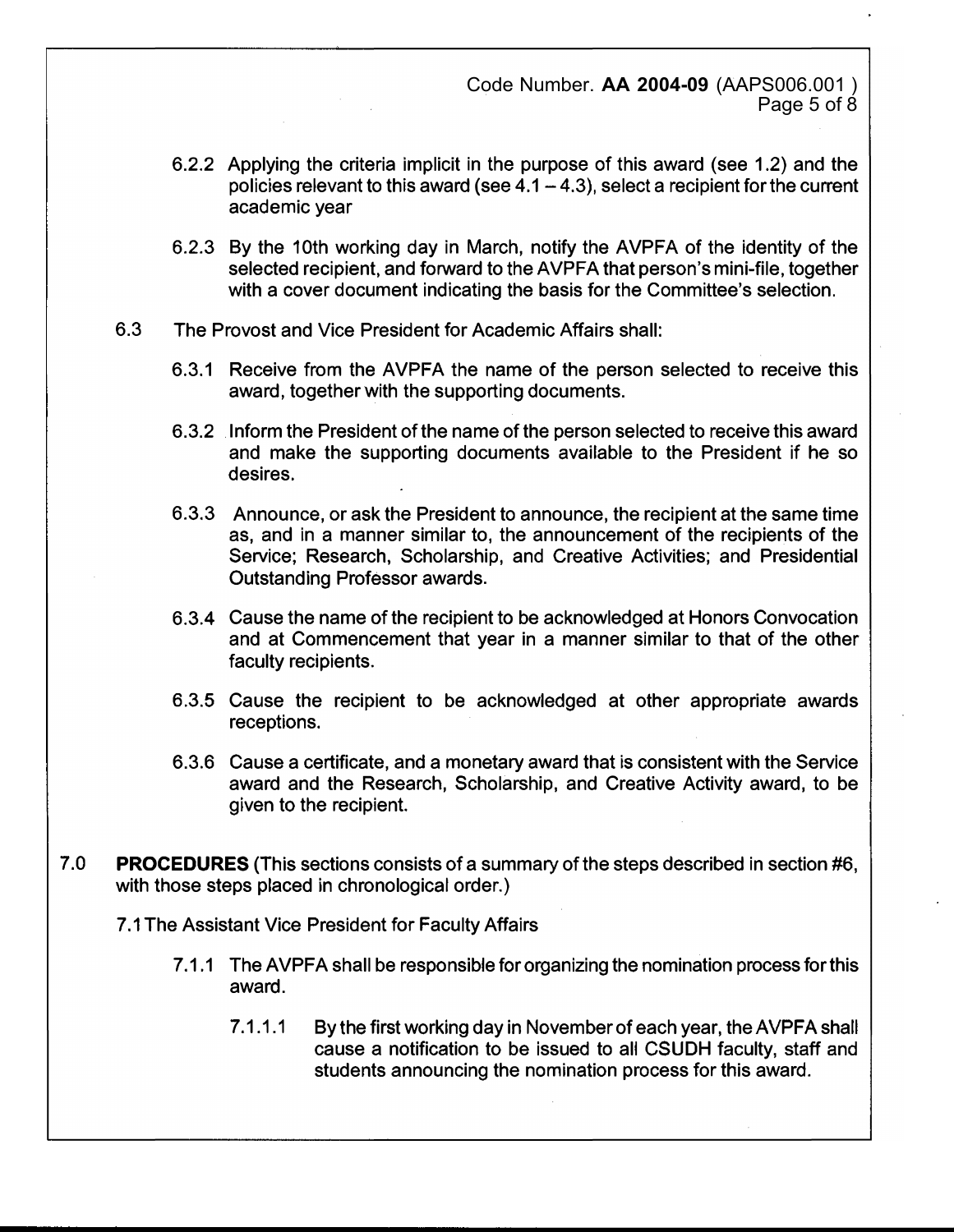Code Number: **AA 2004-09** (AAPS006.001) **Page 6 of 8** 

- 7.1.1.1.1 This notice shall go in e-mail format to the entire campus community and/or be posted so that everyone has access to it
- 7.1.1.1.2 The notice shall include the purpose of this award (see 1.2) and the policy concerning eligibility and the types of evidence that may be submitted in support of the nomination  $(see 4.1 - 4.3).$
- 7.1.1.1.3 The nomination notification shall indicate that:
	- 7.1.1.1.3.1 Any member of the campus community--faculty, staff or student -- may nominate a faculty member for the award.
	- 7.1.1.1.3.2 All nominations must include the reason(s) why<br>the person being nominated warrants the person being nominated consideration for the award.
	- 7 .1.1.1.3.3 All nominations must be signed by the person making the nomination.
	- 7.1.1.1.3.4 Each member of the campus community may nominate no more than one person.
	- 7.1.1.1.3.5 Faculty may nominate themselves.
	- 7.1.1.1.3.6 All nominations must be received in the office of the AVPFA by 5 p.m. on the last working day in November.
- 7.1.2 The AVPFA shall collate the nominations, confirm the eligibility of those nominated, and then notify each of the eligible nominees of his/her nomination.
	- 7.1.2.1 The notification shall be sent by the  $10<sup>th</sup>$  working day in December.
	- 7.1.2.2 The notification shall include the purpose of this award (see 1.2) and the policy concerning eligibility and the types of evidence that may be submitted in support of the nomination (see  $4.1 - 4.3$ ).
	- 7 .1.2.3 The notification shall indicate that: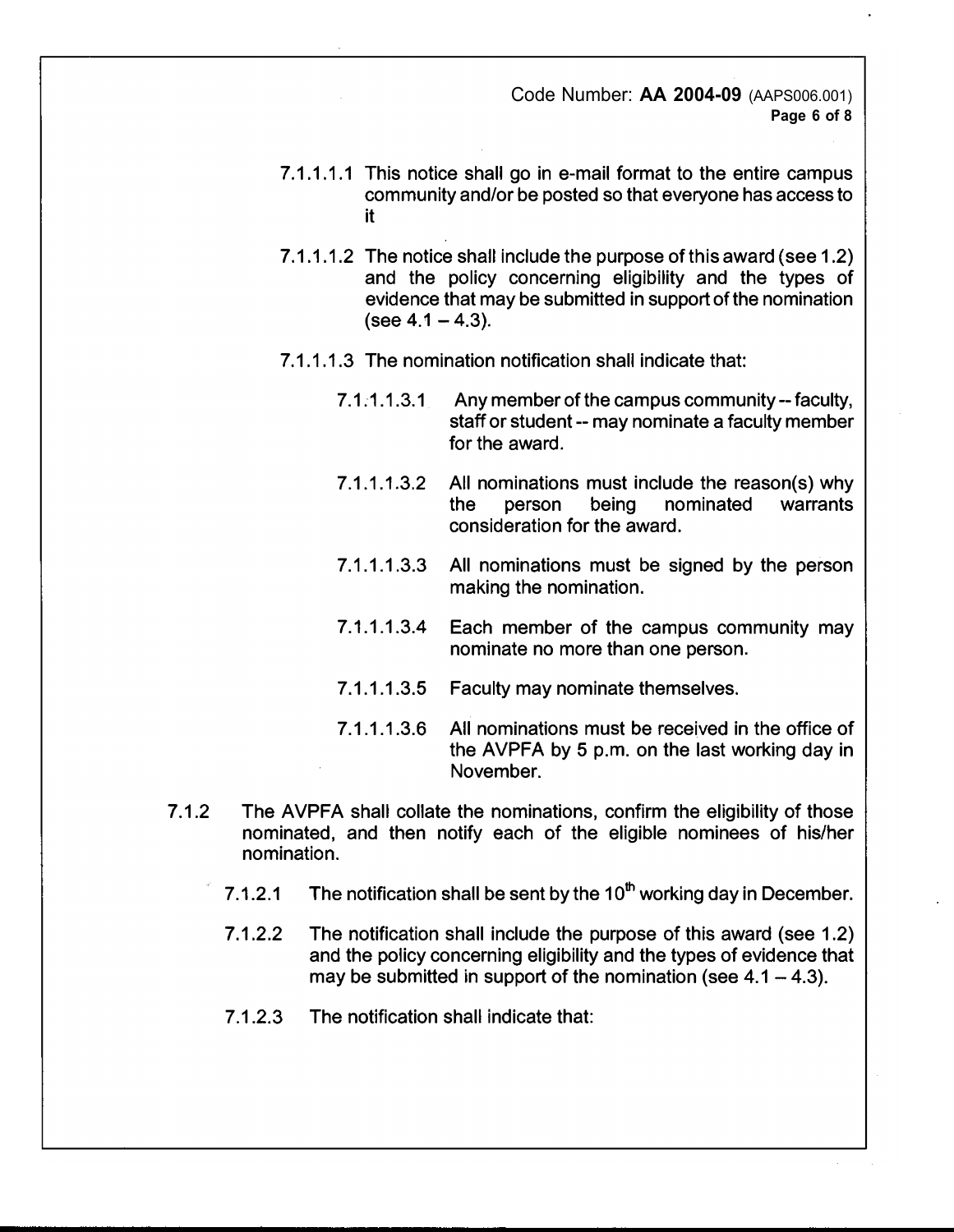Code Number: **AA 2004-09** (AAPS006.001 ) Page 7 of 8

- 7.1.2.3.1 Each nominee, ifs/he wishes to be considered a candidate, should submit a mini-file of supporting material consistent with the criteria for the award but must at least sign a release allowing members of the University Leaves and Honors Committee access to his/her Personnel Action File. The mini-file must specifically address the criteria for the award.
- 7.1.2.3.2 The mini-file and/or release must be received in the office of the AVPFA by no later than 5 p.m. on the last working day in January.
- 7.1.2.3.3 The failure to submit a mini-file or release by this time will be taken to mean that the nominee does not wish to be considered a candidate for this award.
- 7.1.3 The AVPFA shall collate the documents from all those wishing to be considered candidates and then forward the list of candidates, together with all documents supporting these candidacies, to the Chair of the University Leaves and Honors Committee by the 10th working day in February.
- 7.2 The University Leaves and Honors Committee shall:
	- 7.2.1 Receive from the AVPFA the list of candidates for this award, together with all documents supporting their candidacies.
	- 7.2.2 Applying the criteria implicit in the purpose of this award (see 1.2) and the policies relevant to this award (see  $4.1 - 4.3$ ), select a recipient for the current academic year
	- 7.2.3 By the 10th working day in March, notify the AVPFA of the identity of the selected recipient, and forward to the AVPFA that person's mini-file, together with a cover document indicating the basis for the Committee's selection.
- 7.3 The AVPFA, upon receipt from the University Leaves and Honors Committee of notification of their selection of the recipient of this award, shall notify the Provost as to the name of the recipient and shall forward to the Provost the person's mini-file and other supporting documents, including the cover document provided by the Committee.
- 7 .4 The Provost and Vice President for Academic Affairs shall:
	- 7.4.1 Receive from the AVPFA the name of the person selected to receive this award, together with the supporting documents.